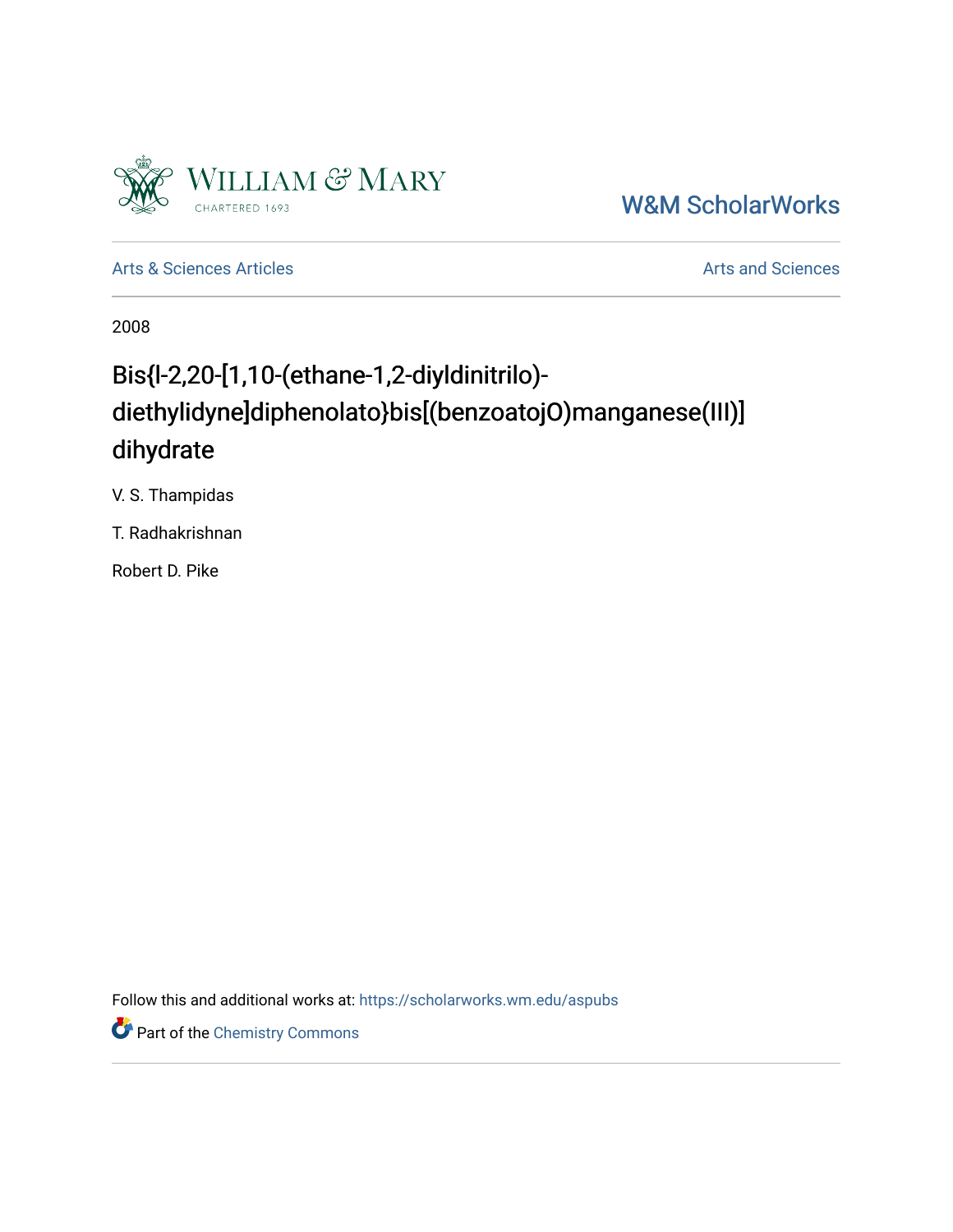## metal-organic compounds

Acta Crystallographica Section E Structure Reports Online

ISSN 1600-5368

## $Bis\{\mu-2,2'-[1,1'-(ethane-1,2-diyldinit)]$ diethylidyne]diphenolato}bis[(benzoatoj*O*)manganese(III)] dihydrate

### V. S Thampidas, $^{a_{\ast}}$  T. Radhakrishnan $^{\rm b}$  and Robert D. Pike $^{\rm c}$

<sup>a</sup>Department of Chemistry, SN College, Varkala, Kerala 695 145, India, <sup>b</sup>Department of Chemistry, University of Kerala, Thiruvananthapuram, Kerala 695 581, India, and <sup>c</sup>Department of Chemistry, College of William and Mary, P. O. Box 8795, Williamsburg, VA 23187-8795, USA

Correspondence e-mail: dasthampi@hotmail.com

Received 22 November 2007; accepted 29 November 2007

Key indicators: single-crystal X-ray study;  $T = 100$  K; mean  $\sigma$ (C–C) = 0.002 Å; R factor =  $0.026$ ; wR factor =  $0.068$ ; data-to-parameter ratio =  $9.3$ .

The title compound,  $[Mn_2(C_{18}H_{18}N_2O_2)_2(C_7H_5O_2)_2]$  2H<sub>2</sub>O, was synthesized by the reaction between manganese(II) benzoate and the Schiff base generated in situ by the condensation of ethane-1,2-diamine and  $o$ -hydroxyacetophenone. The Jahn–Teller-distorted manganese(III) ions of the centrosymmetric dimer are connected through phenoxy bridges. Hydrogen-bonding interactions between the uncoordinated  $C = 0$  of the benzoate and uncoordinated water molecules link the dimers into a chain running parallel to the c axis.

### Related literature

For related literature, see: Antonyuk et al. (2000); Aurengzeb et al. (1992); Aurengzeb et al. (1994); Barynin et al. (2001); Christou (1989); Hulme et al. (1997); Meier et al. (1996); Pecoraro & Hsieh (2000); Yocum & Pecoraro (1999); Stemmler et al. (1997); Zhang & Janiak (2001); Zouni et al. (2001).





### Experimental

#### Crystal data

| $[Mn_2(C_{18}H_{18}N_2O_2)_2(C_7H_5O_2)_2]$ . | $\beta = 103.702$ (2) <sup>o</sup> |
|-----------------------------------------------|------------------------------------|
| 2H <sub>2</sub> O                             | $V = 2157.91(11)$ $\AA^3$          |
| $M_r = 976.82$                                | $Z = 2$                            |
| Monoclinic, $P2_1/c$                          | $Cu$ K $\alpha$ radiation          |
| $a = 12.9376$ (4) Å                           | $\mu = 5.33$ mm <sup>-1</sup>      |
| $b = 12.3983$ (4) Å                           | $T = 100(2)$ K                     |
| $c = 13.8470(4)$ Å                            | $0.23 \times 0.22 \times 0.03$ mm  |
|                                               |                                    |

### Data collection

Bruker APEXII CCD diffractometer Absorption correction: numerical (SADABS; Sheldrick, 2004)  $T_{\text{min}} = 0.374, T_{\text{max}} = 0.857$ 

#### Refinement

| $R[F^2 > 2\sigma(F^2)] = 0.027$ | 398 parameters                                               |
|---------------------------------|--------------------------------------------------------------|
| $wR(F^2) = 0.068$               | All H-atom parameters refined                                |
| $S = 1.03$                      | $\Delta \rho_{\text{max}} = 0.24 \text{ e } \text{\AA}^{-3}$ |
| 3711 reflections                | $\Delta \rho_{\text{min}} = -0.36$ e $\AA^{-3}$              |

21968 measured reflections 3711 independent reflections 3465 reflections with  $I > 2\sigma(I)$ 

 $R_{\text{int}} = 0.041$ 

## Table 1

Hydrogen-bond geometry  $(\AA, \degree)$ .

| $D - H \cdots A$                              | $D-H$   | $H \cdot \cdot \cdot A$ | $D\cdots A$ | $D-H\cdots A$ |
|-----------------------------------------------|---------|-------------------------|-------------|---------------|
| $O5 - H1W \cdots O4$ <sup>1</sup>             | 0.83(3) | 2.02(3)                 | 2.8452(19)  | 173(2)        |
| $O5 - H2W \cdot \cdot \cdot O4$ <sup>ii</sup> | 0.88(3) | 1.89(3)                 | 2.7579 (18) | 171(3)        |

Symmetry codes: (i)  $x, y, z - 1$ ; (ii)  $-x + 1, -y + 1, -z + 1$ .

Data collection: APEX2 (Bruker, 2004); cell refinement: SAINT-Plus (Bruker, 2004); data reduction: SAINT-Plus; program(s) used to solve structure: SHELXS97 (Sheldrick, 1997); program(s) used to refine structure: SHELXL97 (Sheldrick, 1997); molecular graphics: ORTEP-3 (Farrugia, 1997) and Mercury (Macrae et al., 2006); software used to prepare material for publication: SHELXL97 and PRPKAPPA (Ferguson, 1999).

We acknowledge the authorities of SN College, Varkala, Kerala, India for providing the facilities of the college for this research. We also acknowledge the NSF (CHE-0443345) and the College of William and Mary for the purchase of the X-ray equipment.

Supplementary data and figures for this paper are available from the IUCr electronic archives (Reference: HJ2002).

#### References

- Antonyuk, S. V., Melik-Adamayan, V. R., Popov, A. N., Lamzin, V. S., Hemsptead, P. D., Harrison, P. M., Artymyuk, P. J. & Barynin, V. V. (2000). Crystallogr. Rep. 45, 105–116.
- Aurengzeb, N., Hulme, C. E., McAuliff, C. A., Pritchard, R. G., Watkinson, M., Garcia-Deibe, A., Bermejo, M. R. & Sousa, A. (1992). J. Chem. Soc. Chem. Commun. pp. 1524-1526.
- Aurengzeb, N., Hulme, C. E., McAuliff, C. A., Pritchard, R. G., Watkinson, M., Garcia-Deibe, A., Bermejo, M. R. & Sousa, A. (1994). J. Chem. Soc. Chem. Commun. pp. 2193–2195.
- Barynin, V. V., Whittaker, M. M., Antonyuk, S. V., Lamzin, V. S., Harrison, P. M., Artymyuk, P. J. & Whittaker, J. W. (2001). Structure, 9, 725–738.
- Bruker (2004). APEX2 (Version 2.1) and SAINT-Plus (Version 7.34A). Bruker AXS Inc., Madison Wisconsin, USA.

Christou, G. (1989). Acc. Chem. Res. 22, 328–335.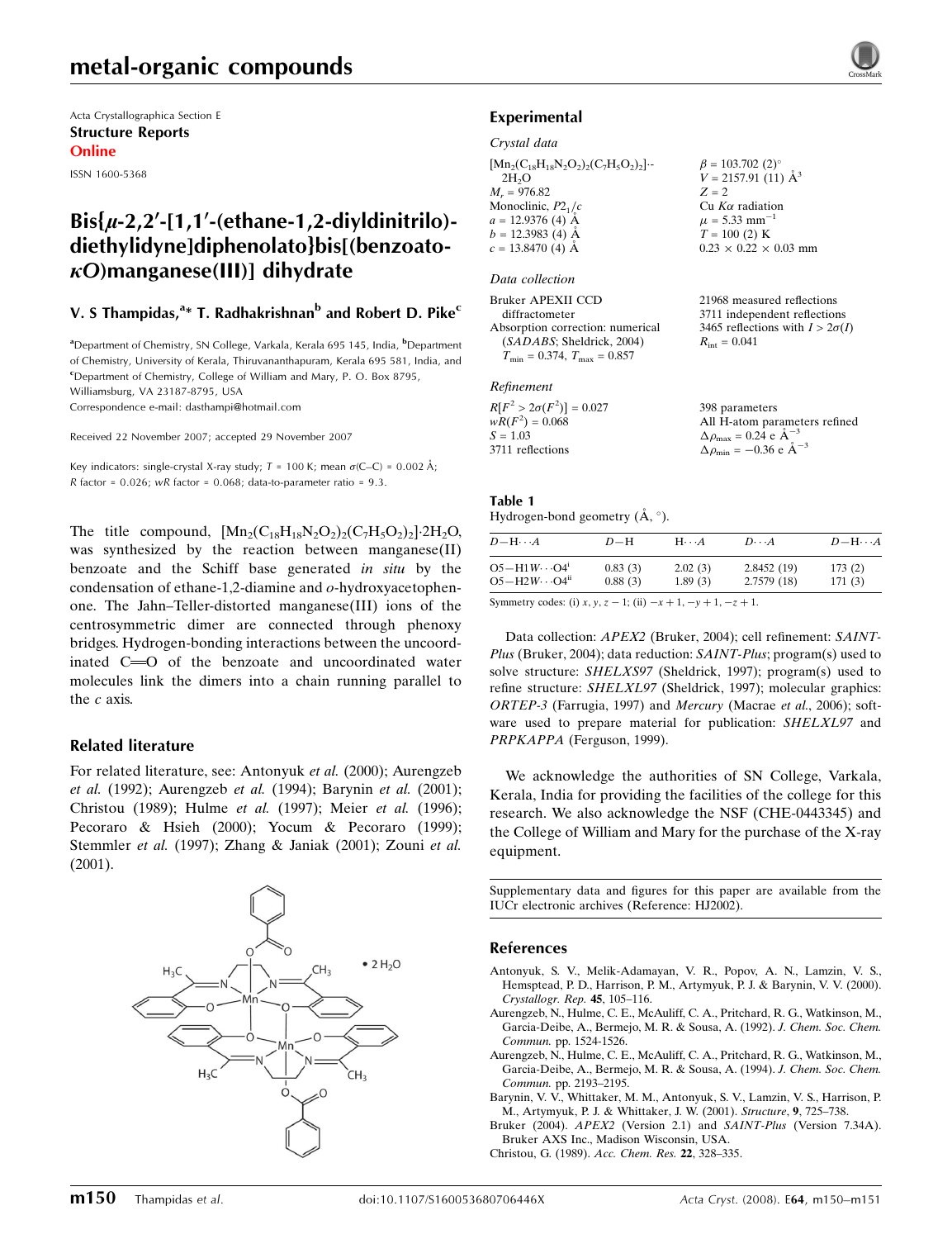Farrugia, L. J. (1997). J. Appl. Cryst. 30, 565.

Ferguson, G. (1999). PRPKAPPA. University of Guelph, Canada.

- Hulme, C. E., Watkinson, M., Haynes, M., Pritchard, R. G., McAuliff, C. A., Jaiboon, N., Beagley, B., Sousa, A., Brrmejo, M. R. & Fondo, M. (1997). J. Chem. Soc. Dalton Trans. pp. 1805–1814.
- Macrae, C. F., Edgington, P. R., McCabe, P., Pidcock, E., Shields, G. P., Taylor, R., Towler, M. & van de Streek, J. (2006). J. Appl. Cryst. 39, 453–457.
- Meier, A. E., Whittaker, M. M. & Whittaker, J. W. (1996). Biochemistry, 35, 348–360.
- Pecoraro, V. L. & Hsieh, W.-Y. (2000). The Use of Model Complexes to Elucidate the Structure and Function of Manganese Redox Enzymes. In Metals in Biological Systems, edited by Astrid Sigel & Helmut Sigel, vol. 37, ch 14, p. 429. Basel: Marcel-Dekker, Inc.
- Sheldrick, G. M. (1997). SHELXL97 and SHELXS97. University of Göttingen, Germany.
- Sheldrick, G. M. (2004). SADABS. University of Göttingen, Germany.
- Stemmler, T. L., Sossong, T. M., Goldstein, J. I., Ash, D. E., Elgren, T. E., Krutz, D. M. & Penner Hahn, J. E. (1997). Biochemistry, 36, 9847–9858.
- Yocum, C. F. & Pecoraro, V. L. (1999). Curr. Opin. Chem. Biol. 3, 182–187.
- Zhang, C. & Janiak, C. (2001). Acta Cryst. C57, 719–720.
- Zouni, A., Witt, H. T., Kern, J., Fromme, P., Krauss, N., Sanger, W. & Orth, P. (2001). Nature (London), 85, 379–388.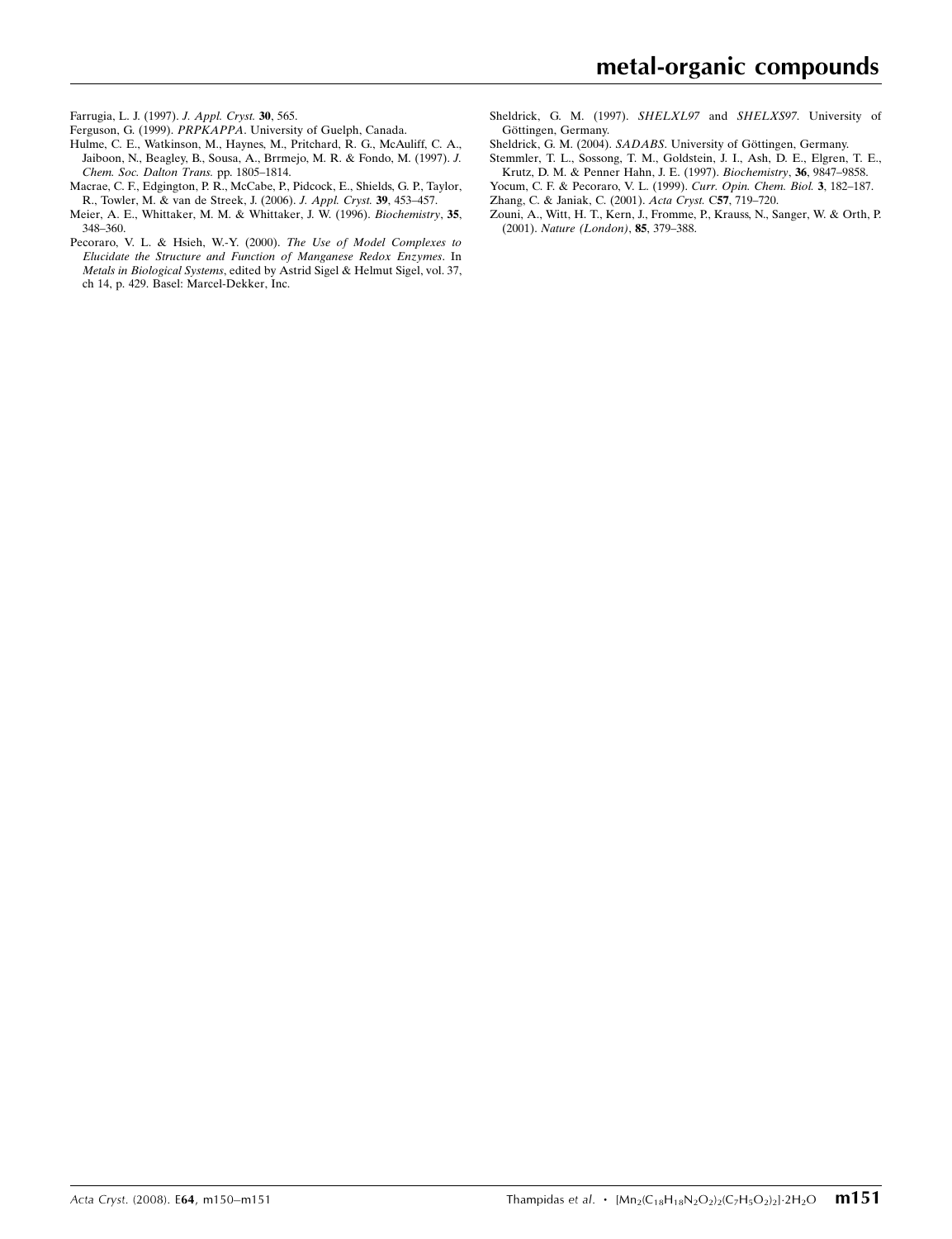# **supporting information**

*Acta Cryst.* (2008). E**64**, m150–m151 [https://doi.org/10.1107/S160053680706446X] **Bis{***µ***-2,2′-[1,1′-(ethane-1,2-diyldinitrilo)diethylidyne]diphenolato}bis- [(benzoato-***κO***)manganese(III)] dihydrate**

### **V. S Thampidas, T. Radhakrishnan and Robert D. Pike**

### **S1. Comment**

The role played by manganese in biological systems like the oxygen-evolving complex (OEC) of photosystem II (Zouni et al.,2001) and enzymes like superoxide dismutase, catalase, arginase etc. is now well-recognized (Pecoraro & Yocum, 2004). Inorganic model complexes have made significant contributions to the progress in delineating the structural and functional aspects of the active-sites of these systems. An enormous number of such manganese complexes have been reported during the last few decades (Christou, 1989; Pecoraro & Hsieh, 2000). One class of high-valent manganese complexes which has received considerable attention in this connection recently is those involving carboxylic acid and Schiff base ligands (Aurengzeb et al., 1992; Aurengzeb et al. 1994; Hulme et al., 1997; Zhang et al., 2001). Crystallographic studies on the active sites of a relatively rare class of manganese catalases found in bacteria-like Thermus thermophilus and Lactobacillus plantarum point to a dinuclear manganese core with an Mn···Mn separation of 3.13 Å (reduced state) and 3.03 Å (oxidized state) respectively (Antonyuk et al., 2000; Barynin et al., 2001). The Mn···Mn distances derived from the EPR and EXAFS data provide complementary structural parameters with the Mn…Mn distances being 3.4 Å and 3.54 Å, respectively (Meier et al., 1996; Stemmler et al., 1997). Here we report the crystal structure of a dimeric manganese complex with a Mn···Mn distance of 3.4616 (5)Å, I (Figure 1).

Compound I crystallizes in the monoclinic space group  $P_1/c$ . The two manganese(III) ions, which are in slightly distorted octahedral environments, are linked by phenoxy bridges using the phenolic oxygen atoms of each ligand. The formation of the phenoxy bridges and the nearly planar nature of the tetradentate Schiff base ligand lead the carboxylates to adopt a relatively rare unidentate bonding mode. Each manganese(III) ion is at the centre of an approximate square plane consisting of two Mn–N bonds [Mn1-N1 = 1.9903 (13) Å and Mn1-N2 = 2.0091 (13) Å] and two Mn–O bonds  $[Mn1-O2 = 1.8673 (11)$  Å and Mn1-O1= 1.9324 (11) Å]. An axial elongation, of the Mn–Ocarb bond  $[Mn1-O3 =$ 2.1306 (11)Å], nearly orthogonal to the plane of the Schiff base, is indicative of the Jahn-Teller distortion anticipated of a high-spin manganese(III) ion in octahedral surroundings. This also causes a considerable weakening of the Mn–O bond along the phenoxy bridge  $[Mn1-O1^{(i)} = 2.4399 (11)$ Å; Symmetry codes: (i) -x+1, -y+1, -z+1], leading to an asymmetric Mn1–O–Mn1<sup>(i)</sup> bridge. The Mn…Mn separation  $[Min1 \cdots Mn1^{(i)}]$  of 3.4616 (5)Å is comparable to 3.485 (7)Å and 3.529 (4)Å, the corresponding Mn···Mn separations of the previously reported complexes,  $\{Mn(msalen)(EtCO<sub>2</sub>)\}$  and  $[\{Mn(msalen)(Bu<sup>n</sup>CO<sub>2</sub>)\}_2]$  respectively. [H<sub>2</sub>msalen = N,N-bis(3-methoxysalicylidene)-1,2-diaminoethane] (Hulme et al., 1997). The non-coordinated C-O of the benzoate and lattice water molecules interact through hydrogen producing chains of the dimers running parallel to the c-axis (Figure 2).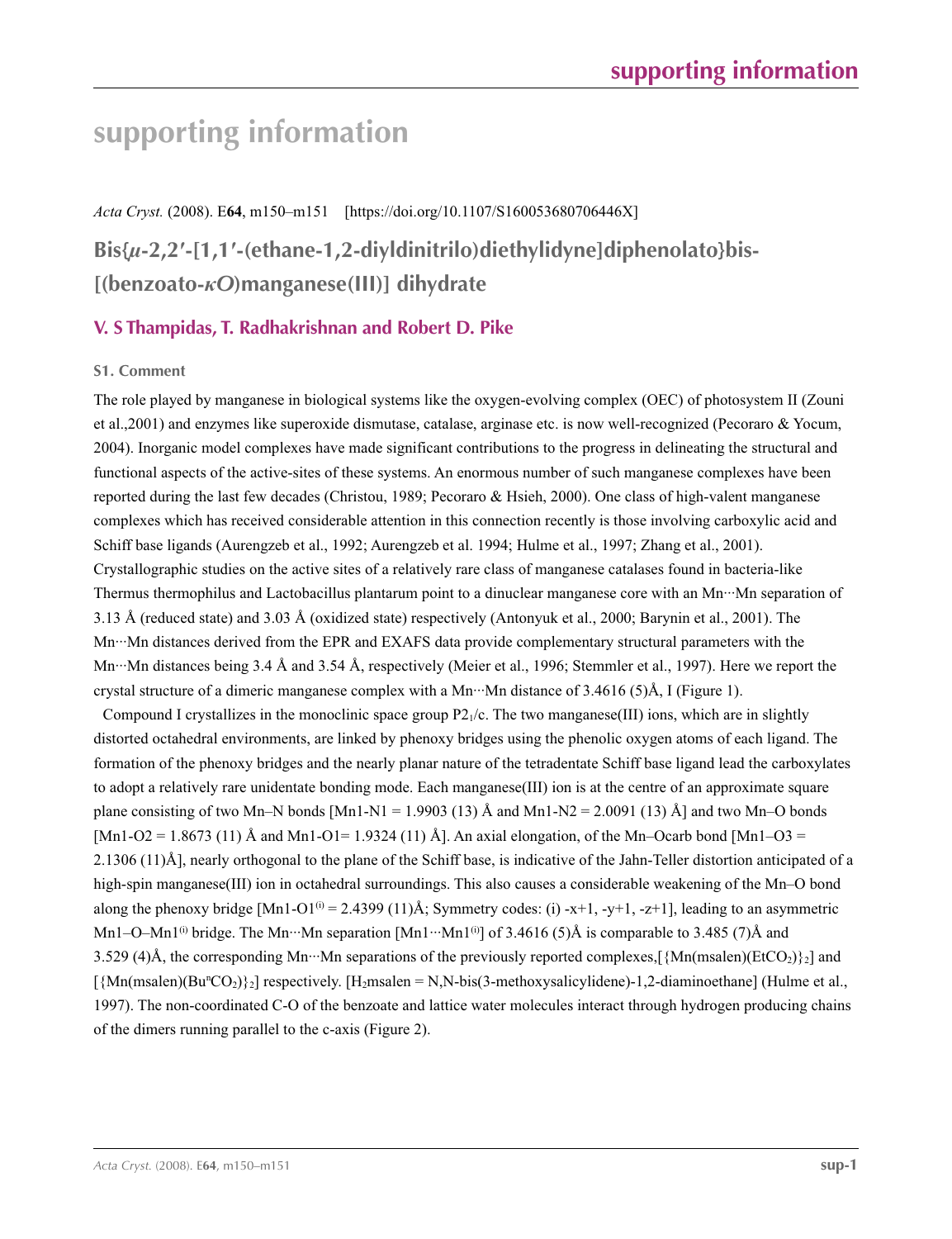### **S2. Experimental**

To a solution of  $\text{Mn}(C_6H_5CO_2)_2.2H_2O$  (1.00 g, 3.00 mmol) and *o*-hydroxyacetophenone (0.82 g, 6.00 mmol) in methanol (40 ml), ethane-1,2-diamine (0.18 g, 3.00 mmol) was added. The solution was stirred for 20 minutes, filtered and left to evaporation in an open conical flask. Greenish brown crystals were deposited in 2–3 days. These were collected by filtration, washed with methanol, and dried in air. Yield of **1** is 1.20 g (82.0%) based on manganese.

### **S3. Refinement**

All hydrogen atoms were located in the difference map and refined isotropically.





*ORTEP* picture (Farrugia, 1997) of (1) Displacement ellipsoids have been drawn at the 50% probability level.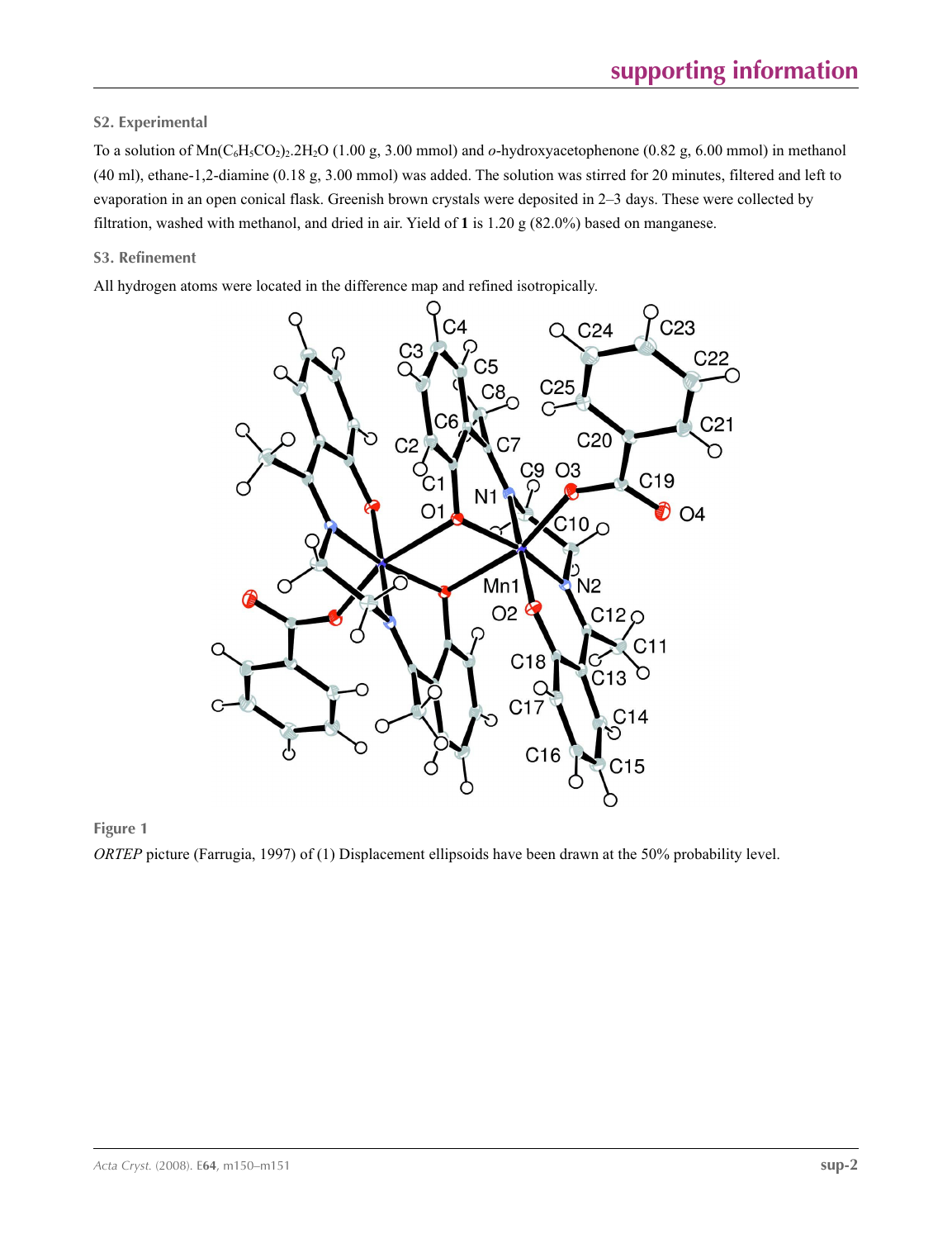

**Figure 2**

Mercury ball and stick packing diagram (Macrae *et al.*, 2006) of (1) showing hydrogen-bonding chains.

**Bis{***µ***-2,2′-[1,1′-(ethane-1,2- diyldinitrilo)diethylidyne]diphenolato}bis[(benzoato-***κO***)manganese(III)] dihydrate** 

 $F(000) = 1016$  $D_x = 1.503$  Mg m<sup>-3</sup>

 $\theta$  = 9.6–70.3°  $\mu$  = 5.33 mm<sup>-1</sup>  $T = 100 \text{ K}$ Plate, green

 $0.23 \times 0.22 \times 0.03$  mm

Cu *Kα* radiation, *λ* = 1.54178 Å Cell parameters from 218 reflections

### *Crystal data*

 $[Mn_2(C_{18}H_{18}N_2O_2)_2(C_7H_5O_2)_2]$ <sup>2</sup>H<sub>2</sub>O  $M_r = 976.82$ Monoclinic, *P*21/*c* Hall symbol: -P 2ybc  $a = 12.9376$  (4) Å  $b = 12.3983$  (4) Å  $c = 13.8470$  (4) Å  $\beta$  = 103.702 (2)<sup>o</sup>  $V = 2157.91(11)$  Å<sup>3</sup>  $Z = 2$ 

### *Data collection*

| 21968 measured reflections                                              |
|-------------------------------------------------------------------------|
| 3711 independent reflections                                            |
| 3465 reflections with $I > 2\sigma(I)$                                  |
| $R_{\text{int}} = 0.041$                                                |
| $\theta_{\text{max}} = 67.0^{\circ}, \theta_{\text{min}} = 4.9^{\circ}$ |
| $h = -15 \rightarrow 15$                                                |
| $k = -14 \rightarrow 14$                                                |
| $l = -15 \rightarrow 12$                                                |
|                                                                         |

### *Refinement*

Refinement on *F*<sup>2</sup> Least-squares matrix: full  $R[F^2 > 2\sigma(F^2)] = 0.027$  $wR(F^2) = 0.068$  $S = 1.03$ 3711 reflections 398 parameters 0 restraints Primary atom site location: structure-invariant direct methods

Secondary atom site location: difference Fourier map Hydrogen site location: inferred from neighbouring sites All H-atom parameters refined  $w = 1/[\sigma^2 (F_o^2) + (0.0388P)^2 + 0.9845P]$ where  $P = (F_o^2 + 2F_c^2)/3$  $(\Delta/\sigma)_{\text{max}} = 0.001$ Δ*ρ*max = 0.24 e Å−3 Δ*ρ*min = −0.36 e Å−3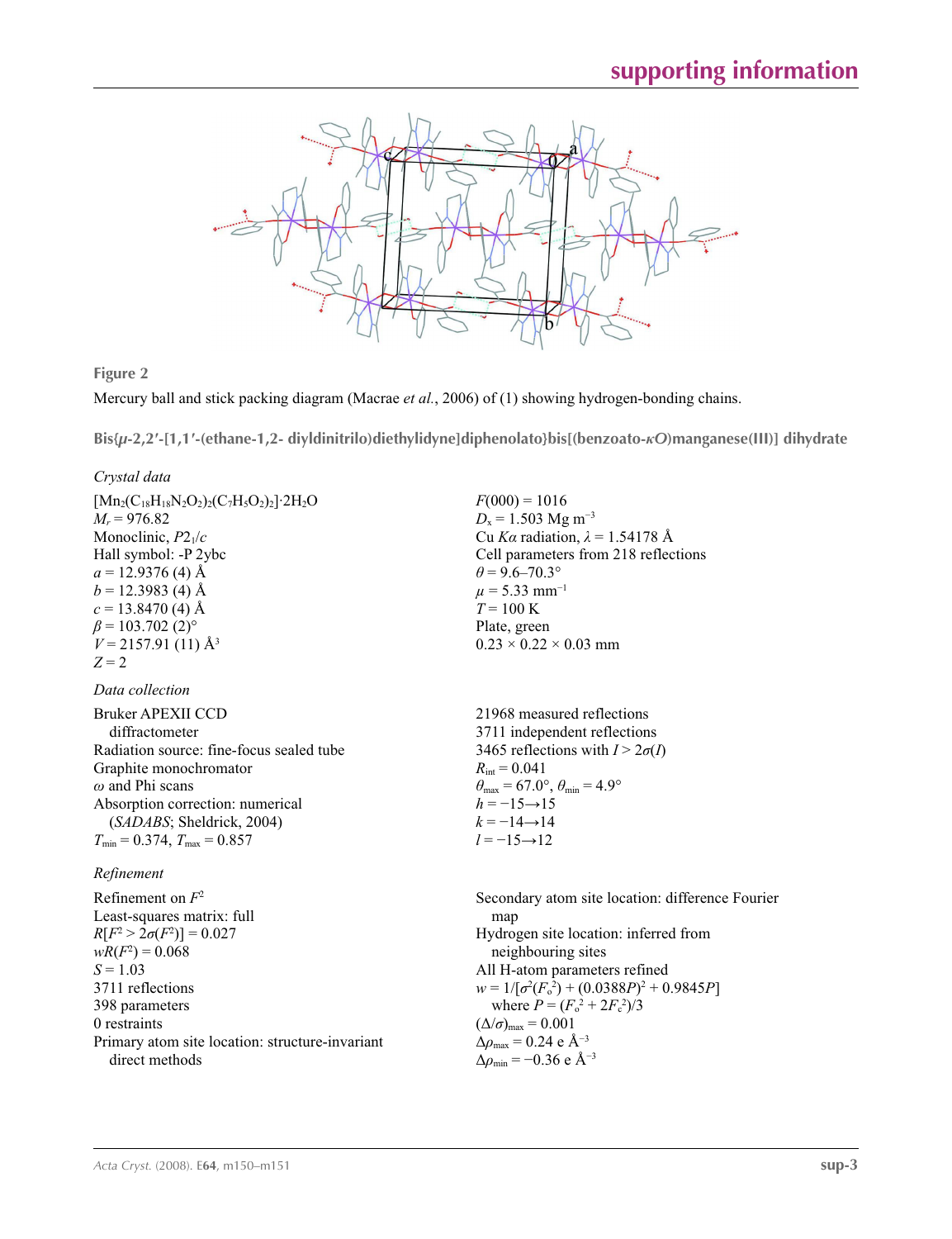### *Special details*

**Geometry**. All e.s.d.'s (except the e.s.d. in the dihedral angle between two l.s. planes) are estimated using the full covariance matrix. The cell e.s.d.'s are taken into account individually in the estimation of e.s.d.'s in distances, angles and torsion angles; correlations between e.s.d.'s in cell parameters are only used when they are defined by crystal symmetry. An approximate (isotropic) treatment of cell e.s.d.'s is used for estimating e.s.d.'s involving l.s. planes.

**Refinement**. Refinement of  $F^2$  against ALL reflections. The weighted R-factor wR and goodness of fit *S* are based on  $F^2$ , conventional *R*-factors *R* are based on *F*, with *F* set to zero for negative  $F^2$ . The threshold expression of  $F^2 > \sigma(F^2)$  is used only for calculating *R*-factors(gt) *etc*. and is not relevant to the choice of reflections for refinement. *R*-factors based on *F*<sup>2</sup> are statistically about twice as large as those based on *F*, and *R*- factors based on ALL data will be even larger.

*x*  $\qquad \qquad y$   $\qquad \qquad Z$   $U_{\text{iso}}*/U_{\text{eq}}$ Mn1 0.509469 (18) 0.482743 (19) 0.625826 (18) 0.00737 (9) O1 0.59764 (8) 0.54044 (9) 0.54335 (8) 0.0097 (2) O2  $0.44338(8)$   $0.61250(8)$   $0.64417(8)$   $0.0115(2)$ O3 0.63962 (9) 0.50305 (9) 0.75151 (8) 0.0141 (3) O4 0.60249 (9) 0.50899 (10) 0.90102 (9) 0.0171 (3) O5 0.59404 (11) 0.57505 (11) 0.09578 (10) 0.0243 (3) N1 0.56577 (10) 0.33741 (10) 0.60493 (9) 0.0097 (3) N2 0.39511 (10) 0.40011 (10) 0.66981 (9) 0.0093 (3) C1  $0.69961 (12)$   $0.51025 (13)$   $0.55995 (11)$   $0.0095 (3)$ C2  $0.77582 (13)$   $0.58879 (14)$   $0.55177 (12)$   $0.0123 (3)$ C3  $0.88167(13)$   $0.56196(15)$   $0.56395(12)$   $0.0149(4)$ C4 0.91550 (14) 0.45594 (15) 0.58562 (12) 0.0165 (4) C5 0.84191 (13) 0.37768 (14) 0.59350 (12) 0.0146 (4) C6 0.73315 (12) 0.40178 (13) 0.58058 (11) 0.0103 (3) C7 0.65666 (12) 0.31506 (13) 0.58595 (11) 0.0100 (3) C8 0.68401 (14) 0.19971 (14) 0.56750 (13) 0.0133 (3) C9 0.48612 (13) 0.25258 (13) 0.60535 (13) 0.0134 (3) C10 0.42002 (13) 0.28324 (13) 0.67791 (13) 0.0129 (3) C11 0.23512 (14) 0.35696 (14) 0.72628 (14) 0.0155 (4) C12 0.30861 (12) 0.43524 (13) 0.69174 (11) 0.0102 (3) C13 0.27896 (12) 0.54987 (13) 0.68234 (11) 0.0109 (3) C14 0.17770 (13) 0.58263 (14) 0.69292 (12) 0.0134 (3) C15 0.14654 (13) 0.68915 (14) 0.68857 (12) 0.0148 (3) C16 0.21835 (13) 0.76876 (14) 0.67560 (12) 0.0135 (3) C17 0.31734 (13) 0.74033 (13) 0.66321 (12) 0.0119 (3) C18 0.34894 (12) 0.63105 (13) 0.66258 (11) 0.0097 (3) C19 0.66321 (13) 0.52194 (12) 0.84366 (12) 0.0106 (3) C20 0.77494 (12) 0.56330 (12) 0.88745 (12) 0.0110 (3) C21 0.80612 (14) 0.59426 (14) 0.98683 (13) 0.0164 (4) C22 0.90820 (14) 0.63329 (15) 1.02608 (14) 0.0213 (4) C23 0.98022 (14) 0.64194 (15) 0.96662 (14) 0.0204 (4) C24 0.95039 (14) 0.60999 (15) 0.86776 (14) 0.0193 (4) C25 0.84822 (13) 0.57172 (13) 0.82813 (13) 0.0146 (3) H1W  $0.5942 (18)$   $0.551 (2)$   $0.040 (2)$   $0.037 (7)*$ H2W  $0.533(2)$   $0.551(3)$   $0.104(2)$   $0.063(9)*$ 

*Fractional atomic coordinates and isotropic or equivalent isotropic displacement parameters (Å2 )*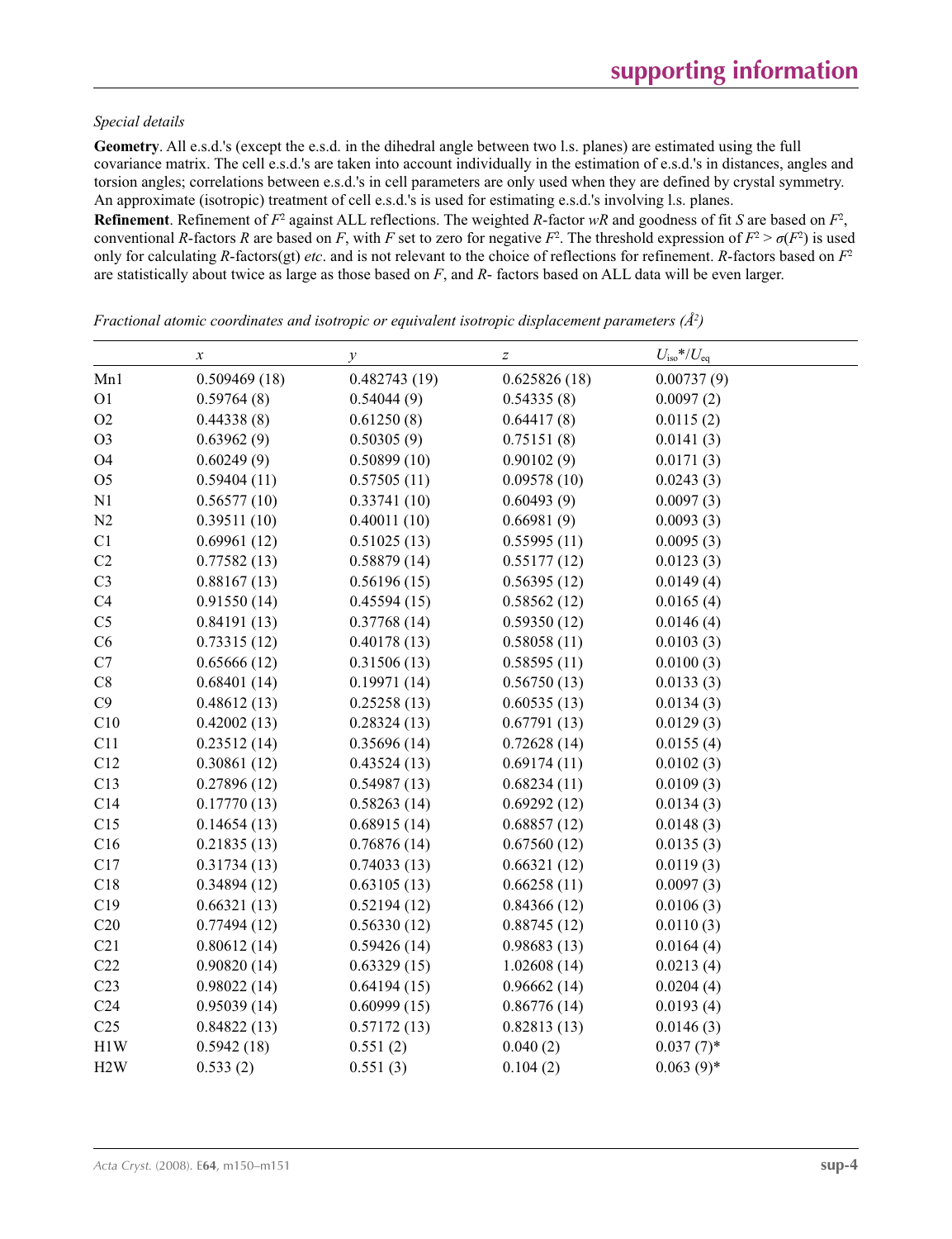| H <sub>2</sub>    | 0.7503(14) | 0.6633(16) | 0.5367(13) | $0.014(5)$ * |
|-------------------|------------|------------|------------|--------------|
| H <sub>3</sub>    | 0.9297(16) | 0.6167(16) | 0.5540(14) | $0.018(5)$ * |
| H4                | 0.9887(17) | 0.4374(17) | 0.5946(15) | $0.024(5)$ * |
| H <sub>5</sub>    | 0.8668(14) | 0.3032(16) | 0.6101(13) | $0.016(5)$ * |
| H <sub>8</sub> A  | 0.6937(16) | 0.1564(17) | 0.6265(16) | $0.026(5)$ * |
| H8B               | 0.6257(15) | 0.1675(16) | 0.5194(15) | $0.017(5)$ * |
| H8C               | 0.7486(16) | 0.1934(16) | 0.5453(14) | $0.020(5)$ * |
| H9A               | 0.5200(15) | 0.1837(17) | 0.6237(13) | $0.018(5)$ * |
| H9B               | 0.4416(14) | 0.2485(15) | 0.5379(13) | $0.011(4)$ * |
| H10A              | 0.4591(15) | 0.2663(16) | 0.7458(15) | $0.020(5)$ * |
| H10B              | 0.3541(15) | 0.2407(16) | 0.6621(13) | $0.016(5)$ * |
| H <sub>11</sub> A | 0.1945(16) | 0.3951(17) | 0.7646(16) | $0.026(5)$ * |
| H11B              | 0.1857(17) | 0.3241(18) | 0.6685(16) | $0.029(6)$ * |
| H <sub>11</sub> C | 0.2752(16) | 0.3009(17) | 0.7682(15) | $0.023(5)$ * |
| H14               | 0.1268(17) | 0.5287(17) | 0.7030(15) | $0.022(5)$ * |
| H15               | 0.0770(15) | 0.7067(15) | 0.6954(13) | $0.012(4)$ * |
| H <sub>16</sub>   | 0.1971(15) | 0.8440(17) | 0.6749(14) | $0.018(5)$ * |
| H17               | 0.3653(15) | 0.7921(16) | 0.6531(14) | $0.016(5)$ * |
| H21               | 0.7569(15) | 0.5871(15) | 1.0269(14) | $0.016(5)$ * |
| H22               | 0.9271(16) | 0.6530(17) | 1.0948(16) | $0.028(6)*$  |
| H23               | 1.0513(18) | 0.6677(18) | 0.9934(16) | $0.032(6)*$  |
| H <sub>24</sub>   | 1.0010(16) | 0.6136(16) | 0.8257(15) | $0.024(5)$ * |
| H <sub>25</sub>   | 0.8267(14) | 0.5498(15) | 0.7629(15) | $0.014(5)$ * |
|                   |            |            |            |              |

*Atomic displacement parameters (Å2 )*

|                | $U^{11}$    | $U^{22}$    | $U^{33}$    | $U^{12}$      | $U^{13}$     | $U^{23}$     |
|----------------|-------------|-------------|-------------|---------------|--------------|--------------|
| Mn1            | 0.00810(14) | 0.00576(14) | 0.00858(15) | $-0.00092(9)$ | 0.00260(10)  | 0.00002(9)   |
| O <sub>1</sub> | 0.0091(5)   | 0.0097(5)   | 0.0101(6)   | $-0.0008(4)$  | 0.0022(4)    | 0.0011(4)    |
| O <sub>2</sub> | 0.0117(6)   | 0.0078(5)   | 0.0165(6)   | $-0.0014(4)$  | 0.0061(4)    | $-0.0006(4)$ |
| O <sub>3</sub> | 0.0144(6)   | 0.0169(6)   | 0.0100(6)   | $-0.0008(5)$  | 0.0010(5)    | $-0.0019(4)$ |
| O <sub>4</sub> | 0.0162(6)   | 0.0227(7)   | 0.0134(6)   | $-0.0035(5)$  | 0.0052(5)    | $-0.0022(5)$ |
| O <sub>5</sub> | 0.0229(7)   | 0.0358(8)   | 0.0151(7)   | $-0.0116(6)$  | 0.0064(5)    | $-0.0064(6)$ |
| N <sub>1</sub> | 0.0119(7)   | 0.0080(7)   | 0.0089(7)   | $-0.0009(5)$  | 0.0016(5)    | 0.0011(5)    |
| N <sub>2</sub> | 0.0106(6)   | 0.0080(7)   | 0.0084(7)   | $-0.0010(5)$  | 0.0004(5)    | 0.0005(5)    |
| C1             | 0.0114(8)   | 0.0140(8)   | 0.0032(8)   | $-0.0020(6)$  | 0.0020(6)    | $-0.0024(6)$ |
| C <sub>2</sub> | 0.0136(8)   | 0.0137(9)   | 0.0093(8)   | $-0.0031(7)$  | 0.0022(6)    | $-0.0010(6)$ |
| C <sub>3</sub> | 0.0130(8)   | 0.0213(9)   | 0.0110(8)   | $-0.0054(7)$  | 0.0040(6)    | $-0.0021(7)$ |
| C <sub>4</sub> | 0.0108(8)   | 0.0252(10)  | 0.0137(9)   | 0.0013(7)     | 0.0034(6)    | $-0.0026(7)$ |
| C <sub>5</sub> | 0.0156(8)   | 0.0175(9)   | 0.0105(8)   | 0.0026(7)     | 0.0026(6)    | $-0.0007(6)$ |
| C <sub>6</sub> | 0.0128(8)   | 0.0136(8)   | 0.0045(7)   | 0.0003(7)     | 0.0021(6)    | $-0.0011(6)$ |
| C7             | 0.0125(8)   | 0.0122(8)   | 0.0038(7)   | 0.0014(6)     | $-0.0009(6)$ | 0.0010(6)    |
| C8             | 0.0162(9)   | 0.0114(8)   | 0.0127(9)   | 0.0023(7)     | 0.0044(7)    | $-0.0005(7)$ |
| C9             | 0.0133(8)   | 0.0083(8)   | 0.0180(9)   | $-0.0021(7)$  | 0.0025(7)    | $-0.0010(6)$ |
| C10            | 0.0121(8)   | 0.0077(8)   | 0.0184(9)   | $-0.0005(7)$  | 0.0029(7)    | 0.0031(6)    |
| C11            | 0.0160(8)   | 0.0129(9)   | 0.0190(10)  | $-0.0016(7)$  | 0.0069(7)    | 0.0011(7)    |
| C12            | 0.0114(8)   | 0.0126(8)   | 0.0057(8)   | $-0.0031(6)$  | 0.0002(6)    | $-0.0023(6)$ |
| C13            | 0.0132(8)   | 0.0116(8)   | 0.0077(8)   | $-0.0015(7)$  | 0.0022(6)    | $-0.0014(6)$ |
|                |             |             |             |               |              |              |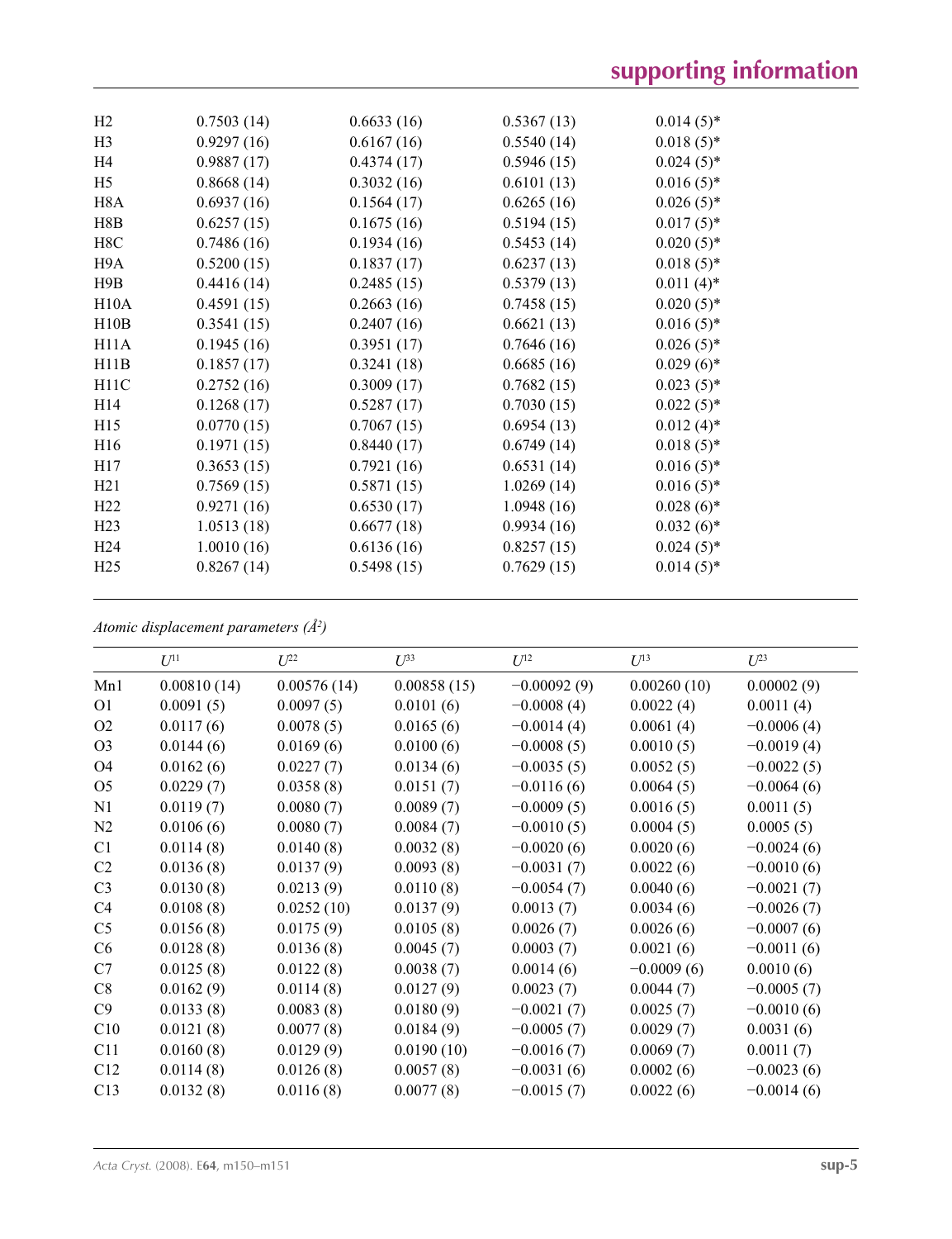# **supporting information**

| C <sub>14</sub> | 0.0121(8) | 0.0158(9)  | 0.0118(8)  | $-0.0026(7)$ | 0.0020(6)    | $-0.0022(6)$ |  |
|-----------------|-----------|------------|------------|--------------|--------------|--------------|--|
| C15             | 0.0120(8) | 0.0180(9)  | 0.0139(9)  | 0.0022(7)    | 0.0023(6)    | $-0.0024(7)$ |  |
| C16             | 0.0176(8) | 0.0122(8)  | 0.0098(8)  | 0.0029(7)    | 0.0012(6)    | $-0.0004(6)$ |  |
| C17             | 0.0151(8) | 0.0110(8)  | 0.0094(8)  | $-0.0019(7)$ | 0.0027(6)    | $-0.0003(6)$ |  |
| C18             | 0.0119(8) | 0.0114(8)  | 0.0052(8)  | $-0.0001(6)$ | 0.0009(6)    | $-0.0017(6)$ |  |
| C19             | 0.0131(8) | 0.0062(8)  | 0.0121(9)  | 0.0027(6)    | 0.0024(6)    | 0.0000(6)    |  |
| C <sub>20</sub> | 0.0132(8) | 0.0069(8)  | 0.0122(8)  | 0.0015(6)    | 0.0015(6)    | 0.0007(6)    |  |
| C <sub>21</sub> | 0.0162(9) | 0.0192(9)  | 0.0141(9)  | $-0.0020(7)$ | 0.0041(7)    | $-0.0027(7)$ |  |
| C22             | 0.0203(9) | 0.0251(10) | 0.0162(10) | $-0.0039(8)$ | $-0.0006(7)$ | $-0.0050(7)$ |  |
| C <sub>23</sub> | 0.0146(9) | 0.0205(9)  | 0.0234(10) | $-0.0054(7)$ | $-0.0008(7)$ | 0.0008(7)    |  |
| C <sub>24</sub> | 0.0173(9) | 0.0212(10) | 0.0205(10) | $-0.0025(7)$ | 0.0064(7)    | 0.0028(7)    |  |
| C <sub>25</sub> | 0.0171(9) | 0.0145(9)  | 0.0120(9)  | $-0.0004(7)$ | 0.0030(7)    | 0.0006(7)    |  |
|                 |           |            |            |              |              |              |  |

*Geometric parameters (Å, º)*

| $Mn1 - 02$              | 1.8673(11) | $C9 - C10$   | 1.514(2)  |
|-------------------------|------------|--------------|-----------|
| $Mn1 - 01$              | 1.9324(11) | $C9 - H9A$   | 0.97(2)   |
| $Mn1 - N1$              | 1.9903(13) | $C9 - H9B$   | 0.976(18) |
| $Mn1 - N2$              | 2.0091(13) | $C10 - H10A$ | 0.98(2)   |
| $Mn1 - O3$              | 2.1306(11) | $C10 - H10B$ | 0.982(19) |
| $Mn1 - O1$ <sup>i</sup> | 2.4399(11) | $C11 - C12$  | 1.513(2)  |
| $O1 - C1$               | 1.3377(19) | $C11 - H11A$ | 0.96(2)   |
| $O1-Mn1$ <sup>i</sup>   | 2.4398(11) | $C11 - H11B$ | 0.99(2)   |
| $O2 - C18$              | 1.3259(19) | $C11 - H11C$ | 0.97(2)   |
| $O3 - C19$              | 1.262(2)   | $C12 - C13$  | 1.470(2)  |
| $O4 - C19$              | 1.253(2)   | $C13-C14$    | 1.412(2)  |
| $O5 - H1W$              | 0.83(3)    | $C13-C18$    | 1.423(2)  |
| $O5 - H2W$              | 0.88(3)    | $C14 - C15$  | 1.378(2)  |
| $N1 - C7$               | 1.294(2)   | $C14 - H14$  | 0.97(2)   |
| $N1 - C9$               | 1.473(2)   | $C15 - C16$  | 1.396(2)  |
| $N2 - C12$              | 1.302(2)   | $C15 - H15$  | 0.951(18) |
| $N2 - C10$              | 1.483(2)   | $C16 - C17$  | 1.378(2)  |
| $C1-C2$                 | 1.409(2)   | $C16 - H16$  | 0.97(2)   |
| $C1-C6$                 | 1.421(2)   | $C17 - C18$  | 1.416(2)  |
| $C2-C3$                 | 1.380(2)   | $C17 - H17$  | 0.93(2)   |
| $C2-H2$                 | 0.987(19)  | $C19 - C20$  | 1.518(2)  |
| $C3-C4$                 | 1.395(3)   | $C20 - C21$  | 1.393(2)  |
| $C3-H3$                 | 0.95(2)    | $C20-C25$    | 1.398(2)  |
| $C4 - C5$               | 1.382(3)   | $C21 - C22$  | 1.391(2)  |
| $C4 - H4$               | 0.95(2)    | $C21 - H21$  | 0.94(2)   |
| $C5-C6$                 | 1.408(2)   | $C22-C23$    | 1.386(3)  |
| $C5 - H5$               | 0.99(2)    | $C22-H22$    | 0.96(2)   |
| $C6-C7$                 | 1.475(2)   | $C23-C24$    | 1.389(3)  |
| $C7-C8$                 | 1.509(2)   | $C23 - H23$  | 0.96(2)   |
| $C8 - H8A$              | 0.96(2)    | $C24 - C25$  | 1.389(2)  |
| $C8 - H8B$              | 0.97(2)    | $C24 - H24$  | 0.97(2)   |
| $C8 - H8C$              | 0.96(2)    | $C25 - H25$  | 0.92(2)   |
|                         |            |              |           |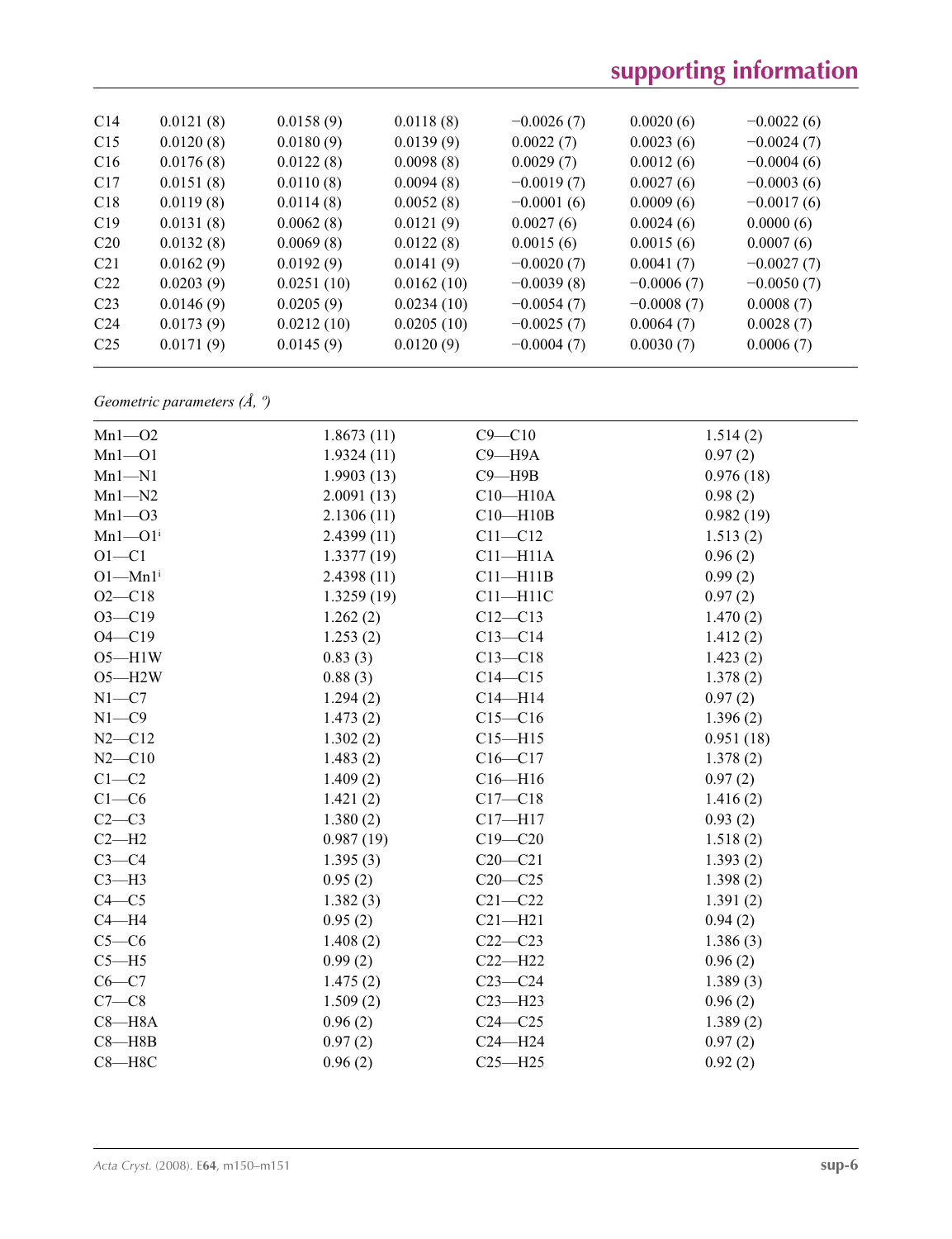| $O2 - Mn1 - O1$                  | 96.60(5)   | $N1$ — $C9$ — $H9B$ | 106.7(11)   |
|----------------------------------|------------|---------------------|-------------|
| $O2 - Mn1 - N1$                  | 174.25(5)  | C10-C9-H9B          | 110.5(10)   |
| $O1 - Mn1 - N1$                  | 87.80(5)   | Н9А-С9-Н9В          | 109.5(15)   |
| $O2 - Mn1 - N2$                  | 90.25(5)   | $N2 - C10 - C9$     | 109.99(13)  |
| $O1 - Mn1 - N2$                  | 161.46(5)  | $N2 - C10 - H10A$   | 109.6(12)   |
| $N1$ —Mn $1$ —N2                 | 84.46 (5)  | $C9 - C10 - H10A$   | 109.8(11)   |
| $O2 - Mn1 - O3$                  | 94.93(5)   | $N2 - C10 - H10B$   | 110.3(11)   |
| $O1 - Mn1 - O3$                  | 88.63(5)   | $C9 - C10 - H10B$   | 108.3(11)   |
| $N1 - Mn1 - O3$                  | 88.86 (5)  | H10A-C10-H10B       | 108.8(15)   |
| $N2 - Mn1 - O3$                  | 107.99(5)  | $C12-C11-H11A$      | 109.1(13)   |
| $O2 - Mn1 - O1$ <sup>i</sup>     | 93.32 (4)  | $C12-C11-H11B$      | 110.1(13)   |
| $O1 - Mn1 - O1$ <sup>i</sup>     | 75.92(4)   | H11A-C11-H11B       | 108.5(17)   |
| $N1-Mn1-O1i$                     | 84.14 (4)  | $C12-C11-H11C$      | 111.2(12)   |
| $N2 - Mn1 - O1$ <sup>i</sup>     | 86.53(4)   | H11A-C11-H11C       | 107.9(17)   |
| $O3 - Mn1 - O1$ <sup>i</sup>     | 163.22(4)  | H11B-C11-H11C       | 109.9(17)   |
| $Cl - O1 - Mn1$                  | 119.41(9)  | $N2 - C12 - C13$    | 121.56(14)  |
| $Cl$ — $Ol$ — $Mn1$ <sup>i</sup> | 116.41(9)  | $N2 - C12 - C11$    | 119.88(15)  |
| $Mn1 - O1 - Mn1$ <sup>i</sup>    | 104.08(4)  | $C13 - C12 - C11$   | 118.55(14)  |
| $C18 - 02 - Mn1$                 | 130.40(10) | $C14 - C13 - C18$   | 117.69(15)  |
| $C19 - 03 - Mn1$                 | 143.43(11) | $C14 - C13 - C12$   | 119.87(14)  |
| $H1W - O5 - H2W$                 | 101(2)     | $C18 - C13 - C12$   | 122.44(14)  |
| $C7 - N1 - C9$                   | 121.19(14) | $C15 - C14 - C13$   | 122.70(16)  |
| $C7 - N1 - Mn1$                  | 127.22(11) | $C15-C14-H14$       | 117.7(12)   |
| $C9 - N1 - Mn1$                  | 111.42(10) | $C13-C14-H14$       | 119.6(12)   |
| $C12 - N2 - C10$                 | 119.51(13) | $C14 - C15 - C16$   | 119.12 (16) |
| $C12 - N2 - Mn1$                 | 129.45(11) | $C14 - C15 - H15$   | 119.2(11)   |
| $C10 - N2 - Mn1$                 | 111.03(10) | $C16-C15-H15$       | 121.7(11)   |
| $O1 - C1 - C2$                   | 118.23(14) | $C17-C16-C15$       | 120.11(16)  |
| $O1 - C1 - C6$                   | 122.75(14) | $C17 - C16 - H16$   | 120.9(12)   |
| $C2-C1-C6$                       | 118.94(15) | $C15-C16-H16$       | 119.0(12)   |
| $C3-C2-C1$                       | 121.10(16) | $C16-C17-C18$       | 121.60(15)  |
| $C3-C2-H2$                       | 121.6(11)  | C16-C17-H17         | 121.2(12)   |
| $C1-C2-H2$                       | 117.3(11)  | $C18-C17-H17$       | 117.2(12)   |
| $C2-C3-C4$                       | 120.32(16) | $O2 - C18 - C17$    | 116.60(14)  |
| $C2-C3-H3$                       | 118.2(12)  | $O2-C18-C13$        | 124.85(14)  |
| $C4-C3-H3$                       | 121.4(12)  | $C17 - C18 - C13$   | 118.55(14)  |
| $C5-C4-C3$                       | 119.44(16) | $O4 - C19 - O3$     | 125.43(15)  |
| $C5-C4-H4$                       | 120.1(13)  | $O4 - C19 - C20$    | 118.09(14)  |
| $C3-C4-H4$                       | 120.5(13)  | $O3 - C19 - C20$    | 116.48(14)  |
| $C4-C5-C6$                       | 121.85(16) | $C21 - C20 - C25$   | 118.81(15)  |
| $C4-C5-H5$                       | 118.8(11)  | $C21 - C20 - C19$   | 120.87(15)  |
| $C6-C5-H5$                       | 119.3(11)  | $C25-C20-C19$       | 120.32(14)  |
| $C5-C6-C1$                       | 118.34(15) | $C22-C21-C20$       | 120.53(16)  |
| $C5-C6-C7$                       | 120.08(15) | $C22-C21-H21$       | 120.9(12)   |
| $C1-C6-C7$                       | 121.56(14) | $C20 - C21 - H21$   | 118.5(12)   |
| $N1-C7-C6$                       | 120.45(14) | $C23 - C22 - C21$   | 120.30(17)  |
| $N1-C7-C8$                       | 119.86(14) | $C23 - C22 - H22$   | 121.5(13)   |
| $C6-C7-C8$                       | 119.68(14) | $C21 - C22 - H22$   | 118.2(13)   |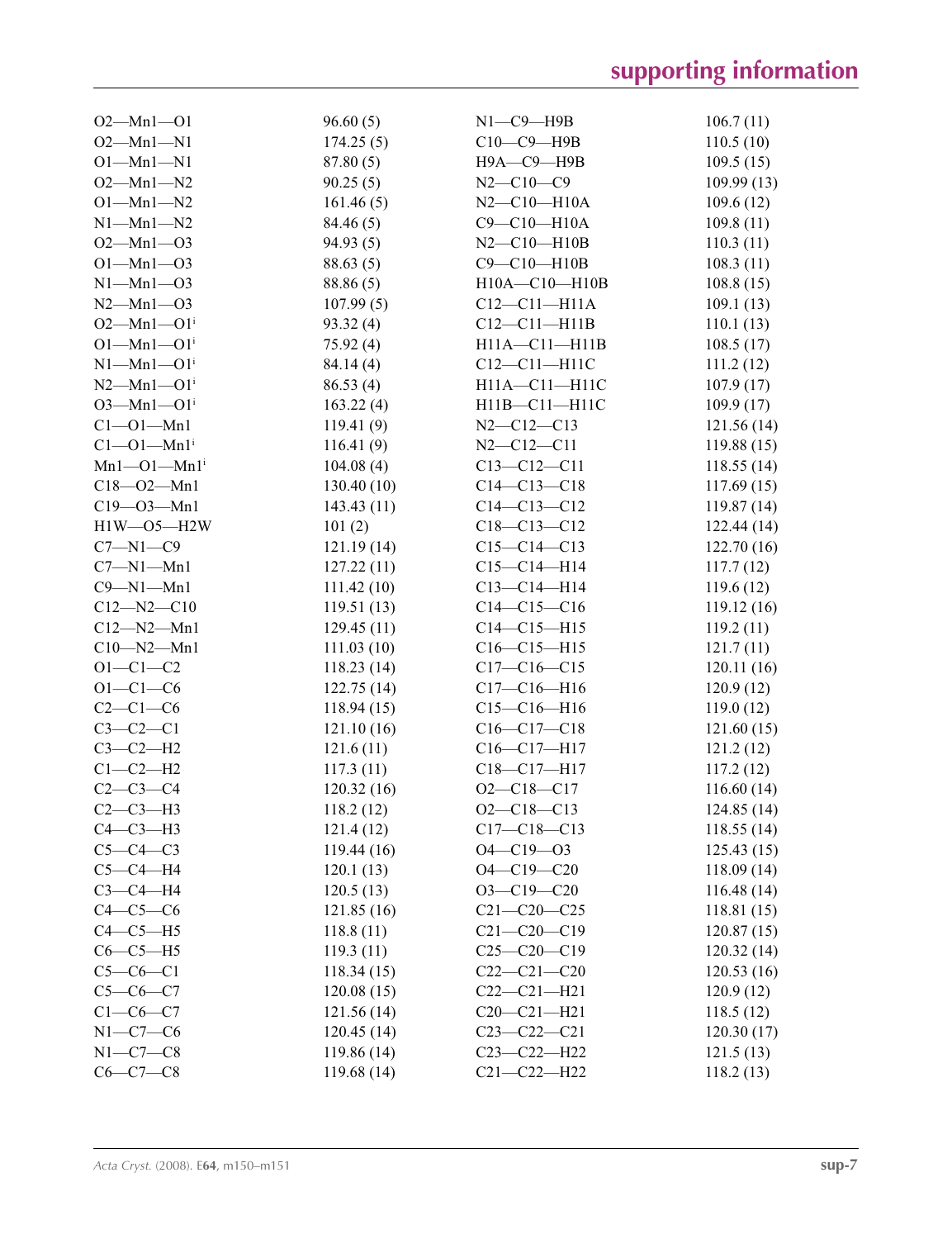| $C7-C8-H8A$                              | 112.0(12)     | $C22-C23-C24$          | 119.63(16)    |
|------------------------------------------|---------------|------------------------|---------------|
| $C7-C8-HBB$                              | 109.4(11)     | $C22-C23-H23$          | 120.9(13)     |
| H8A-C8-H8B                               | 106.2(16)     | $C24 - C23 - H23$      | 119.5(13)     |
| $C7-C8-H8C$                              | 112.9(12)     | $C25-C24-C23$          | 120.20(16)    |
| Н8А-С8-Н8С                               | 106.1(17)     | $C25-C24-H24$          | 119.3(12)     |
| Н8В-С8-Н8С                               | 110.0(16)     | C23-C24-H24            | 120.5(12)     |
| $N1 - C9 - C10$                          | 109.20(13)    | $C24-C25-C20$          | 120.51(16)    |
| $N1-C9-H9A$                              | 111.0(11)     | C24-C25-H25            | 121.7(12)     |
| С10-С9-Н9А                               | 109.9(11)     | $C20-C25-H25$          | 117.7(12)     |
|                                          |               |                        |               |
| $O2 - Mn1 - O1 - C1$                     | 136.33(11)    | $O1 - C1 - C6 - C7$    | $-0.6(2)$     |
| $N1 - Mn1 - O1 - C1$                     | $-47.38(11)$  | $C2 - C1 - C6 - C7$    | $-177.45(14)$ |
| $N2 - Mn1 - O1 - C1$                     | $-112.66(17)$ | $C9 - N1 - C7 - C6$    | 176.72(14)    |
| $O3 - Mn1 - O1 - C1$                     | 41.53(11)     | $Mn1 - N1 - C7 - C6$   | 1.8(2)        |
| $O1^{i}$ -Mn1- $O1$ -C1                  | $-131.89(12)$ | $C9 - N1 - C7 - C8$    | $-2.3(2)$     |
| $O2 - Mn1 - O1 - Mn1$ <sup>i</sup>       | $-91.78(5)$   | $Mn1 - N1 - C7 - C8$   | $-177.14(11)$ |
| $N1 - Mn1 - O1 - Mn1$ <sup>i</sup>       | 84.51(5)      | $C5-C6-C7-N1$          | 158.58(15)    |
| $N2 - Mn1 - O1 - Mn1$ <sup>i</sup>       |               |                        |               |
| $O3$ —Mn $1$ —O $1$ —Mn $1$ <sup>i</sup> | 19.23(17)     | $C1-C6-C7-N1$          | $-23.0(2)$    |
|                                          | 173.42(5)     | $C5-C6-C7-C8$          | $-22.4(2)$    |
| $O1^{i}$ -Mn $1$ - $O1$ -Mn $1^{i}$      | 0.0           | $C1 - C6 - C7 - C8$    | 155.94(15)    |
| $O1 - Mn1 - O2 - C18$                    | 153.11(13)    | $C7 - N1 - C9 - C10$   | 150.24(14)    |
| $N2 - Mn1 - O2 - C18$                    | $-9.62(13)$   | $Mn1 - N1 - C9 - C10$  | $-34.14(15)$  |
| $O3 - Mn1 - O2 - C18$                    | $-117.70(13)$ | $C12 - N2 - C10 - C9$  | 152.00(14)    |
| $O1^{i}$ -Mn1- $O2$ -C18                 | 76.92(13)     | $Mn1 - N2 - C10 - C9$  | $-28.88(15)$  |
| $O2 - Mn1 - O3 - C19$                    | 52.96 (17)    | $N1 - C9 - C10 - N2$   | 40.92(17)     |
| $O1 - Mn1 - O3 - C19$                    | 149.46 (17)   | $C10 - N2 - C12 - C13$ | $-178.33(13)$ |
| $N1 - Mn1 - O3 - C19$                    | $-122.71(17)$ | $Mn1 - N2 - C12 - C13$ | 2.7(2)        |
| $N2 - Mn1 - O3 - C19$                    | $-38.91(18)$  | $C10 - N2 - C12 - C11$ | 0.7(2)        |
| $O1^{i}$ -Mn1- $O3$ -C19                 | 172.10(15)    | $Mn1 - N2 - C12 - C11$ | $-178.26(11)$ |
| $O1 - Mn1 - N1 - C7$                     | 26.94(13)     | $N2-C12-C13-C14$       | 170.91(15)    |
| $N2 - Mn1 - N1 - C7$                     | $-169.93(14)$ | $C11-C12-C13-C14$      | $-8.1(2)$     |
| $O3 - Mn1 - N1 - C7$                     | $-61.73(13)$  | $N2 - C12 - C13 - C18$ | $-9.0(2)$     |
| $O1^i$ -Mn1-N1-C7                        | 103.00(13)    | $C11-C12-C13-C18$      | 171.94 (15)   |
| $O1 - Mn1 - N1 - C9$                     | $-148.35(11)$ | $C18-C13-C14-C15$      | $-2.5(2)$     |
| $N2 - Mn1 - N1 - C9$                     | 14.78(10)     | $C12-C13-C14-C15$      | 177.56(15)    |
| $O3$ —Mn1—N1—C9                          | 122.98(11)    | $C13-C14-C15-C16$      | $-1.6(2)$     |
| $O1^{\text{i}}$ —Mn $1$ —N $1$ —C $9$    | $-72.29(10)$  | $C14-C15-C16-C17$      | 2.7(2)        |
| $O2 - Mn1 - N2 - C12$                    | 4.96(14)      | $C15-C16-C17-C18$      | 0.4(2)        |
| $O1 - Mn1 - N2 - C12$                    | $-107.01(19)$ | $Mn1 - 02 - C18 - C17$ | $-174.08(10)$ |
| $N1 - Mn1 - N2 - C12$                    | $-172.79(14)$ | $Mn1 - 02 - C18 - C13$ | 6.5(2)        |
| $O3$ —Mn1—N2—C12                         | 100.22(13)    | $C16-C17-C18-02$       | 176.07(14)    |
| $O1^{i}$ —Mn $1$ —N $2$ —C12             | $-88.34(13)$  | $C16-C17-C18-C13$      | $-4.5(2)$     |
| $O2 - Mn1 - N2 - C10$                    | $-174.04(10)$ | $C14-C13-C18-O2$       | $-175.22(14)$ |
| $O1 - Mn1 - N2 - C10$                    | 73.98 (19)    | $C12-C13-C18-O2$       | 4.7(2)        |
| $N1 - Mn1 - N2 - C10$                    | 8.21(10)      | $C14-C13-C18-C17$      | 5.4(2)        |
| $O3$ —Mn1—N2—C10                         | $-78.78(10)$  | $C12-C13-C18-C17$      | $-174.64(14)$ |
| $O1^{\text{i}}$ —Mn $1$ —N $2$ —C10      | 92.65(10)     | $Mn1 - 03 - C19 - 04$  | 20.1(3)       |
| $Mn1 - 01 - C1 - C2$                     |               | $Mn1 - O3 - C19 - C20$ |               |
|                                          | $-140.61(12)$ |                        | $-160.12(12)$ |